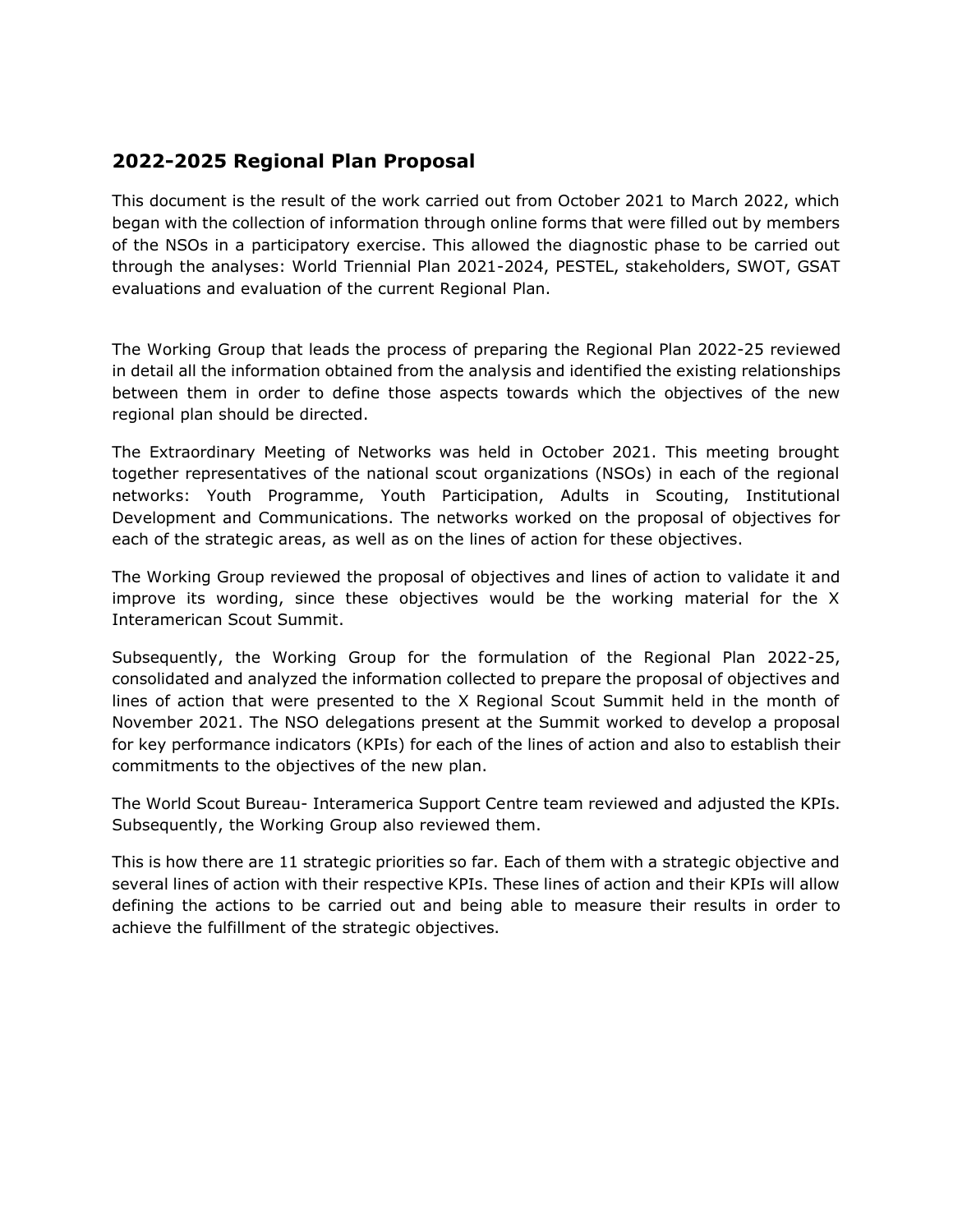# **1. Strategic Priority: Youth Programme**

## **Regional Objective**

Strengthen the Youth Programme in the National Scout Organizations of the Interamerican Region.

### **Lines of action**

1.1 Maintain an updated Youth Programme that responds to the interests and needs of youth and their communities.

#### **KPIs:**

1.1.1 At least 25 NSOs have an updated Educational Proposal that responds to the interests of the youth and their communities.

1.2 Include in the Youth Programme educational competencies in the areas of resilience, peace, mental health, wellness, leadership, sustainability and active citizenship. **KPIs:**

1.2.1 At least 18 NSOs include in their personal progression system educational competencies in the areas of resilience, peace, mental health, well-being, leadership, sustainability and active citizenship.

1.3 Diversify the use of technology in the delivery of the Youth Programme. **KPIs:**

1.3.1 At least 20 NSOs use technology systems that help facilitate the delivery of the Youth Programme.

1.4 Monitor and evaluate the Youth Programme with respect to Scouting's impact on individuals, communities and institutions.

### **KPIs:**

1.4.1 At least 18 NSOs implement, at least once, methodologies for evaluating the impact of the Youth Programme and Youth Participation on individuals, communities and institutions.

1.5 Strengthen the implementation of the Better World Framework in NSOs to contribute to the achievement of the SDGs.

### **KPIs:**

1.5.1 At least 30 NSOs implement at least two challenges of the Better World Framework.

1.6 Increase the quality of the NSO's Youth Programme by continuously improving its processes.

## **KPIs:**

1.6.1 At least 25 NSOs increase the quality of their Youth Program with respect to the baseline established at the beginning of the period.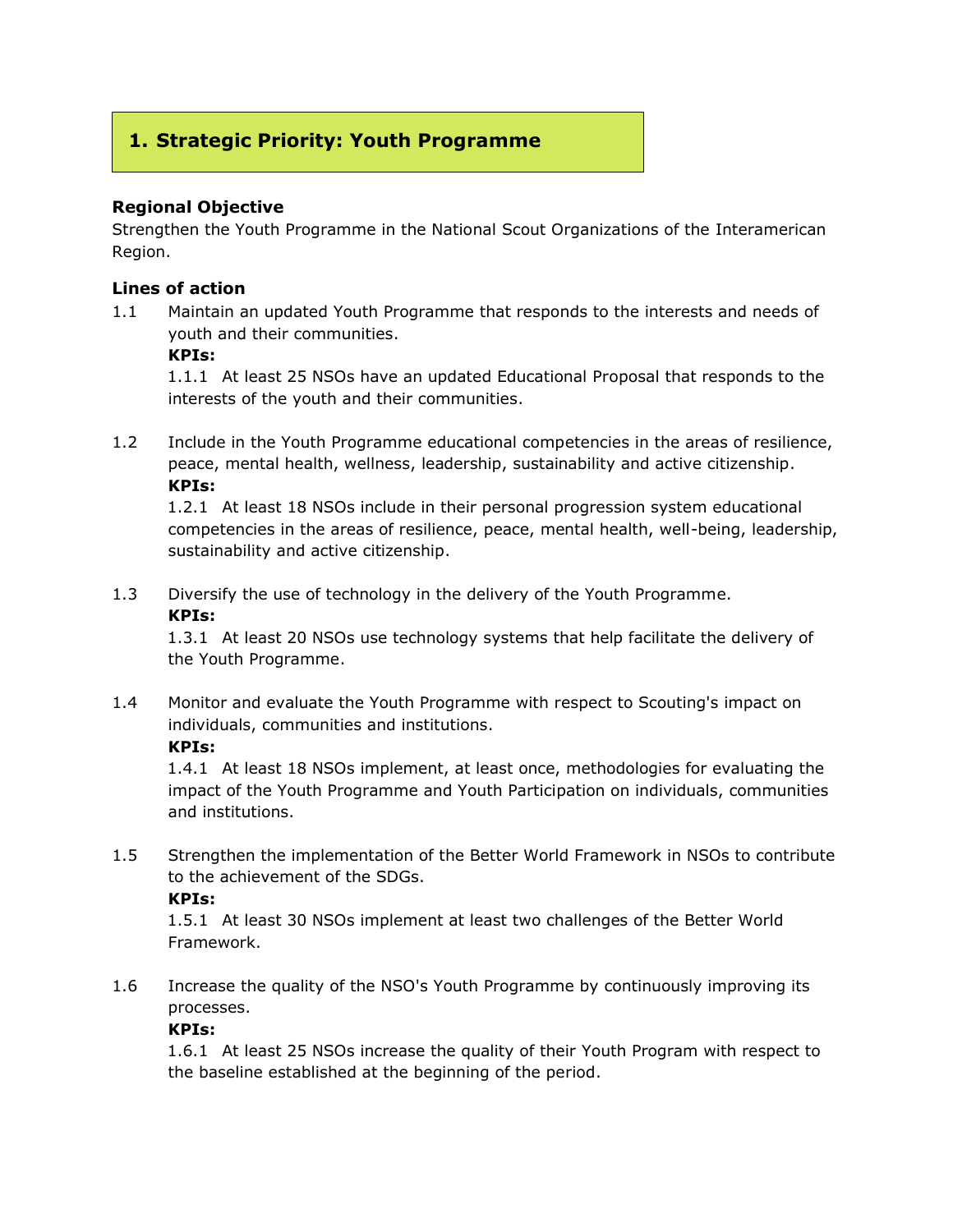## **Related World Strategy Objectives**

2.3 Support NSOs to be innovative in designing and implementing their Youth Programme to ensure Scouting's relevance and ability to respond to the key needs of young people today, whilst building competencies for the future.

2.5 Promote and provide guidance to NSOs to foster the resilience, well-being and mental health of their youth members and Adults in Scouting.

2.6 Support NSOs to equip young people with the necessary competencies and attitudes to be active citizens in increasingly polarised societies, manage misinformation and foster democratic values and tolerance.

2.7 Support NSOs to implement the Scout Method in delivering the youth programme across different settings and contexts including: community-based, school-based, virtual (Scouting at Home) and hybrid Scouting (virtual/in-person).

2.8 Continue the expansion and development of technological opportunities available to young people, Adults in Scouting and NSOs to experience Scouting in new ways, including through digital engagement.

## **2. Strategic Priority: Youth Engagement**

## **Regional Objective**

To strengthen the quality of Youth Engagement of the National Scout Organizations of the Interamerican Region.

### **Lines of action**

2.1 Update NSOs regulatory frameworks to remove barriers that limit equal opportunities in decision-making processes at all levels and areas of youth engagement. **KPIs:**

2.1.1 At least 27 NSOs have defined and implemented a National Youth Involvement Policy that includes instructions for youth engagement at unit/group, community and institutional levels and is based on the World and Regional Scout Youth Involvement Policy and reviewed periodically.

2.1.2 At least 20 NSOs implement actions to strengthen youth involvement in decision-making at the unit, institutional, and community levels.

2.2 Strengthen and update platforms to increase the level of youth engagement in the unit, the institution and the community at regional, national and local levels. **KPIs:**

2.2.1 At least 20 NSOs have incorporated 30% of young people under 30 years with full participation in their National Councils and Executive Teams.

2.2.2 At least 30% of the people participating in the regional training, exchange and decision-making spaces are under 30 years.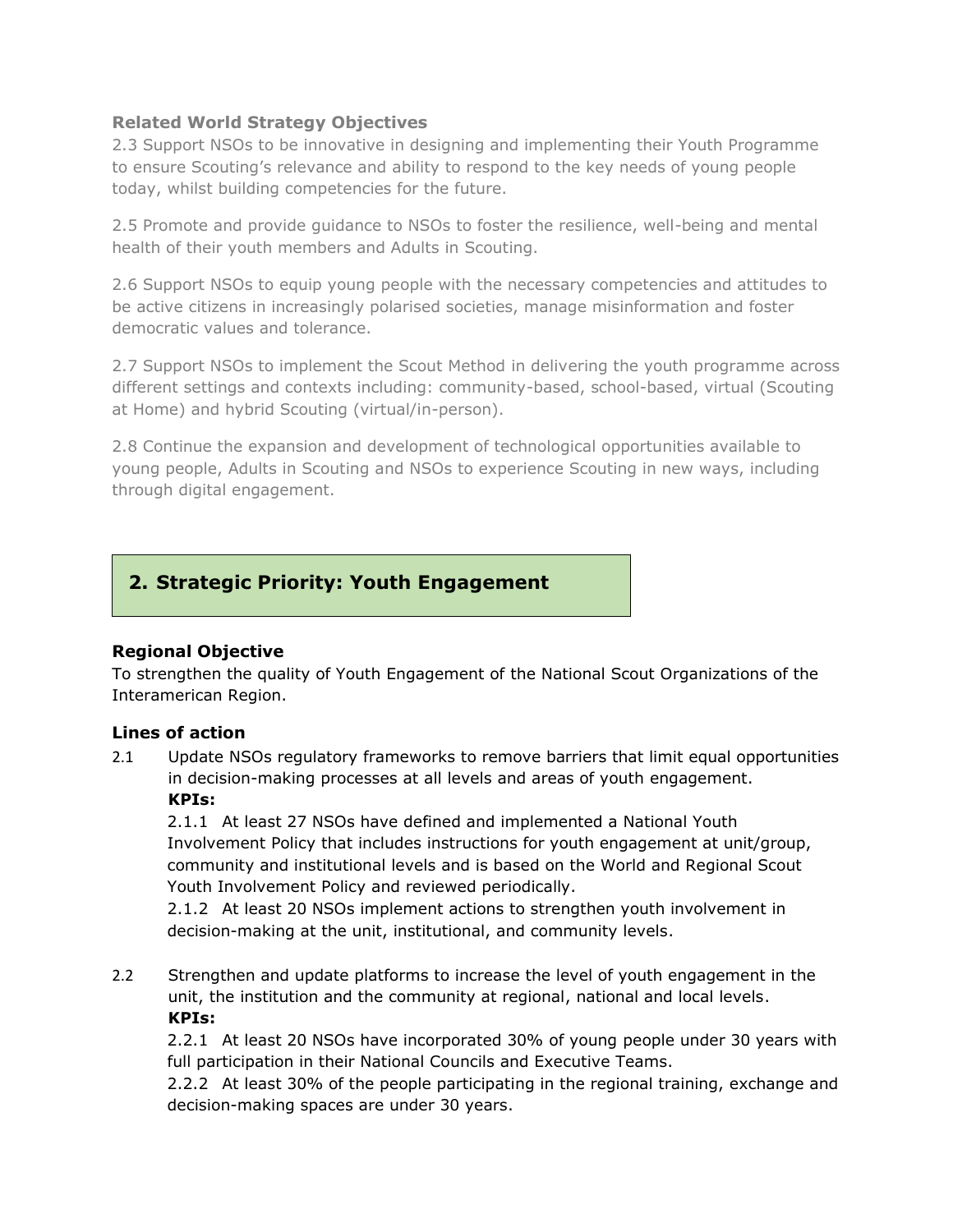2.3 Increase the quality of Youth Engagement in NSOs for the continuous improvement of their processes.

## **KPIs:**

2.3.1 At least 15 NSOs increase the quality of youth engagement compared to the baseline established at the beginning of the period.

## **Related World Strategy Objectives**

1.1 Reinforce Scouting as a leading provider of non-formal education, equipping young people with competencies to contribute to the resolution of issues in their local and global communities.

1.2 Ensure that youth participation and engagement is structurally and effectively embedded in decision-making processes at all levels.

1.3 Evaluate the effectiveness of the World Scout Youth Involvement Policy and update it based on the findings.

1.4 Support Regions and NSOs to develop and implement youth engagement programmes and youth leadership trainings that strengthen the capacity of young people, both Scouts and beneficiaries, to become active citizens.

1.5 Ensure that all young people, regardless of their gender, age, race, ethnicity, religious beliefs, socio-economic background, disabilities, sexual orientation, gender expression or any other basis of discrimination have equal opportunities to participate in decision-making in Scouting.

# **3. Strategic Priority: Environmental Sustainability**

## **Regional Objective**

Strengthen the issue of environmental sustainability in the Interamerican Region in line with the WOSM strategy to contribute to the mitigation of the consequences caused by climate change.

### **Lines of action**

3.1 Encourage the creation of action plans that contribute to environmental sustainability in the region's NSOs.

### **KPIs:**

3.1.1 At least 14 NSOs implement actions that contribute to the Organization's environmental sustainability.

3.2 Establish new strategic alliances to increase the knowledge and performance of the NSOs on Sustainable Development issues. **KPIs:**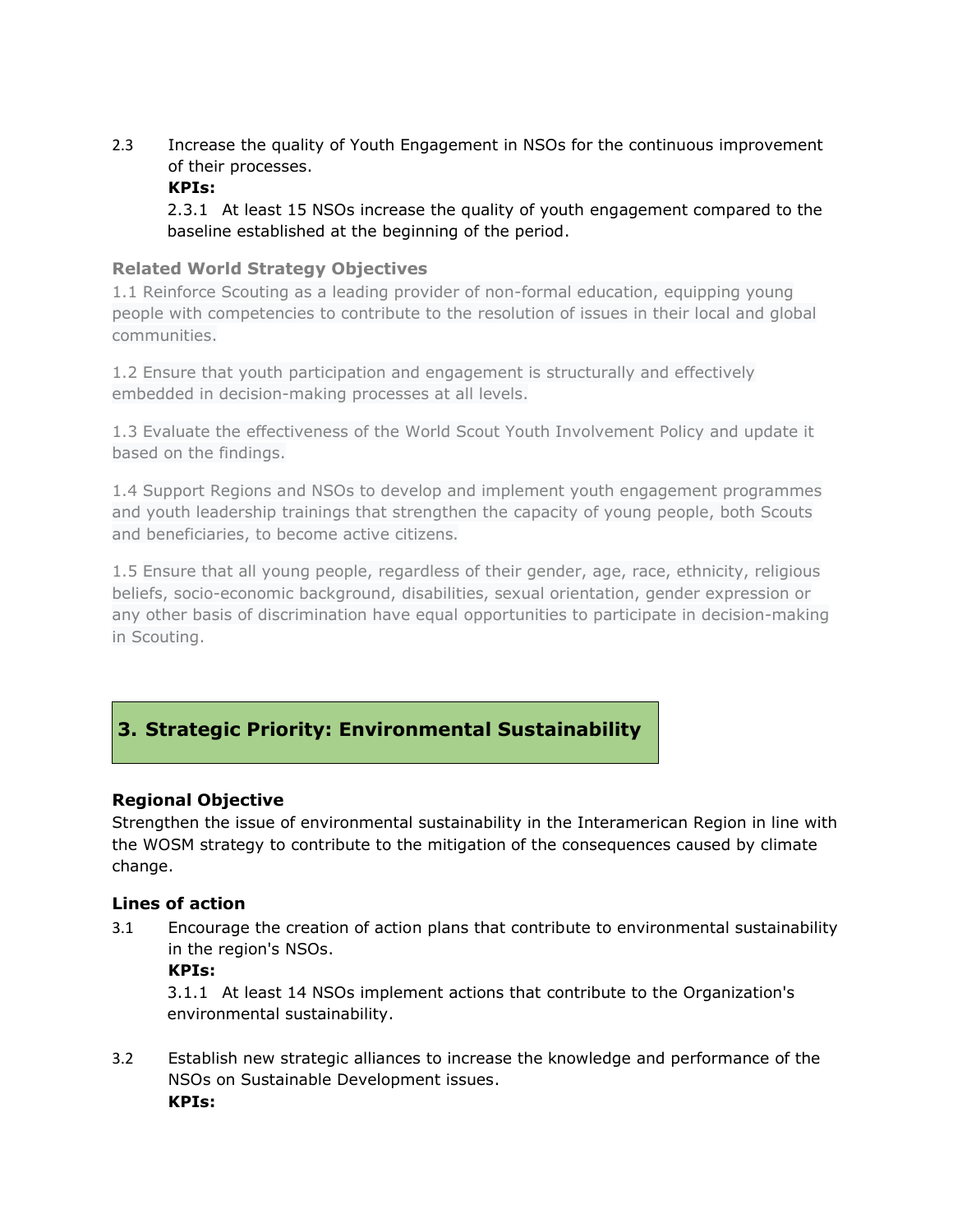## 3.2.1 At least 10 NSOs establish collaborative actions with at least one organization to strengthen their educational and/or institutional approaches to Sustainable Development.

## **Related World Strategy Objectives**

1. Further strengthen efforts made around sustainability, through the development of a WOSM´s climate impact strategy during the next triennium. Including clear and shared action plans and measurable goals that aim to significantly strengthen environmental sustainability practices to achieve climate neutrality of WOSM operations by the 46th World Scout Conference in 2033.

2. Create a system to monitor the environmental impact of World Scout Movement operations and ensure that a reporting mechanism is designed to provide Member Organizations with strategic information to actively participate in global decision-making.

3. Support NSOs to become responsible actors and lead local action to mitigate the consequences of climate change and actively participate in natural disasters and to ensure that environmental sustainability is mainstreamed throughout Scouting through

- strengthen existing framework and mechanisms and create new resources
- ensure that the content and environmental programs of the World Scout Movement are continually promoted, implemented, and updated
- examine the possibility of developing a WOSM service focused on environmental sustainability

## **4. Strategic Priority: Diversity and Inclusion**

## **Regional Objective**

Strengthen Diversity and Inclusion in the National Scout Organizations of the Interamerican Region, taking into account economic, cultural, disability, migration and gender aspects, among others.

### **Lines of action**

4.1 Increase the number of NSOs that have a national Diversity and Inclusion policy. **KPIs:**

4.1.1 At least 20 NSOs have a National Diversity and Inclusion Policy aligned with the Regional Policy.

4.2 Promote Diversity and Inclusion in the strategic areas of the NSOs, integrating the themes of economic, cultural, disability, migration and gender diversity. **KPIs:**

4.2.1 At least 20 NSOs implement actions to promote diversity and inclusion, favoring gender equality, integration of economic, racial, ethnic and disability diversity, among others.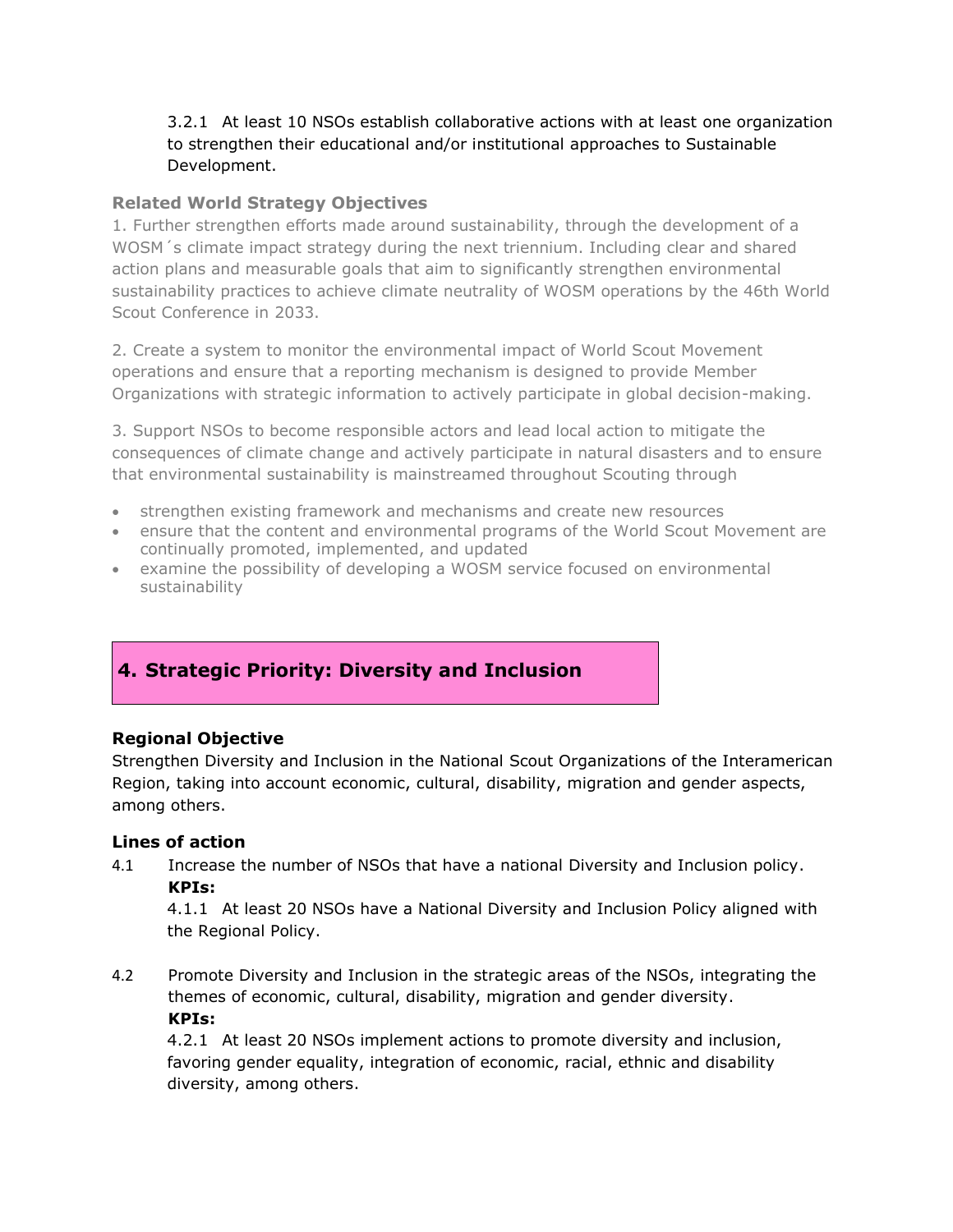## 4.3 Develop new strategic alliances to increase Diversity and Inclusion actions. **KPIs:**

## 4.3.1 At least 10 NSOs establish strategic alliances with at least one organization that focuses on D&I work.

## **Related World Strategy Objectives**

3.2 Significantly increase support to NSOs to actively reach out to and include communities that do not have equal access to or which we currently do not engage through Scouting.

3.4 Actively seek the involvement of adult volunteers reflecting the composition of their local communities and ensure the necessary intercultural training to be able and confident to provide an inclusive Youth Programme reflective of the diversity of the local community.

3.5 Mainstream gender equality throughout all levels and structures of the Scout Movement, including by progressively implementing co-education.

3.6 Mainstream diversity and inclusion as a transversal focus across the Scout Movement, ensuring more inclusive policies and structures to embrace diversity as key to the unity of the Scout Movement.

3.7 Include disabilities, psychological disorders and mental health as important components of diversity and inclusion, and work to reduce systematic barriers for accessibility and participation.

# **5. Strategic Priority: Humanitarian Action**

### **Regional Objective**

Strengthen the area of Humanitarian Action in the National Scout Organizations of the Interamerican Region to collaborate in a responsible manner during emergency situations.

### **Lines of action**

5.1 Develop action plans that enable NSOs to act appropriately in emergency situations in coordination with governments and other organizations. **KPIs:**

5.1.1 At least 12 NSOs have position papers and plans to contribute to humanitarian actions.

5.1.2 At least 15 NSOs implement Humanitarian Action actions and/or materials in the delivery of the Youth Programme.

5.2 Develop strategic alliances to strengthen the NSOs' Humanitarian Action. **KPIs:**

5.2.1 At least 10 NSOs establish collaborative actions with at least one organization that focuses on Humanitarian Action.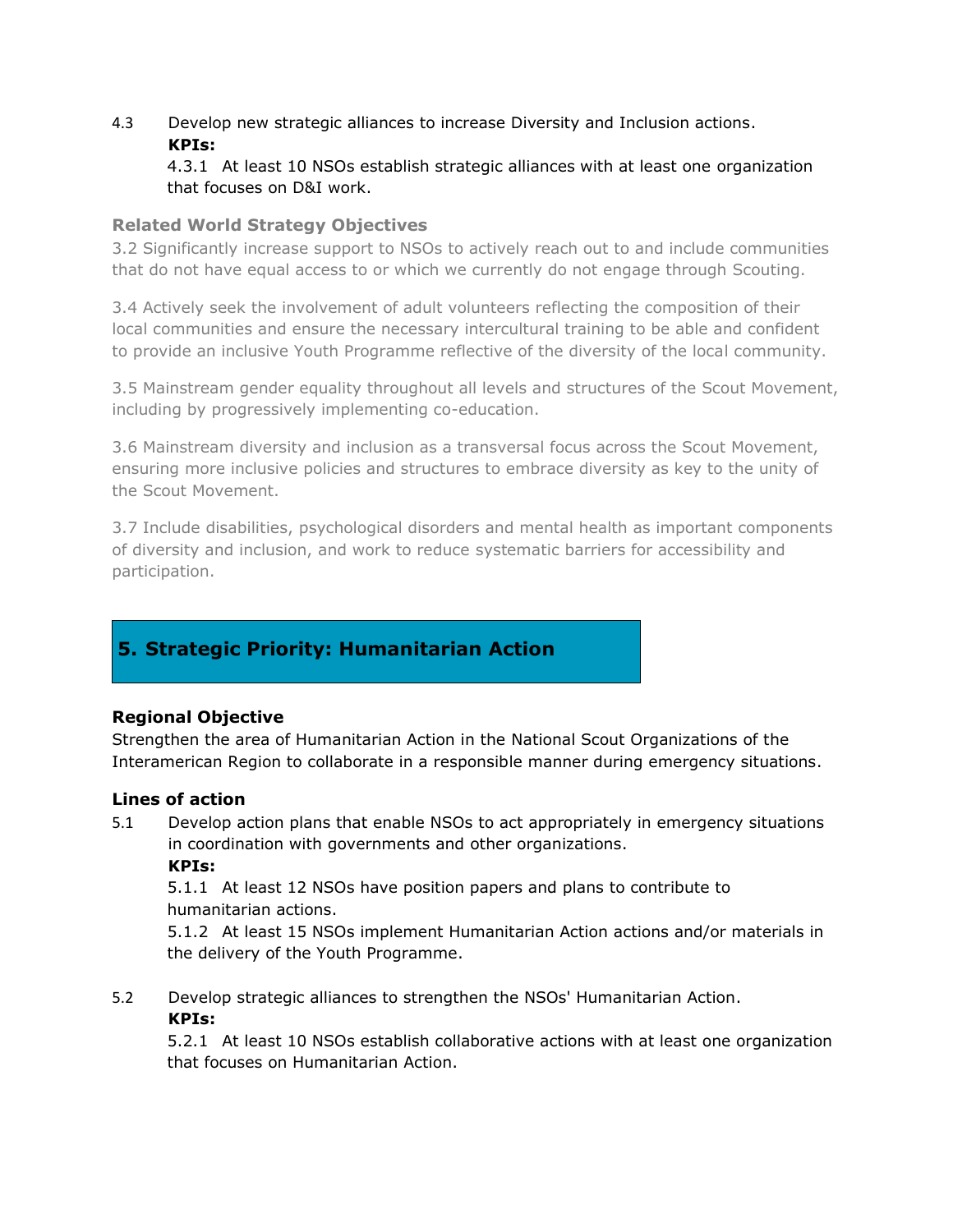## **Related World Strategy Objectives**

4.2 Support NSOs to become responsible actors in humanitarian action, mitigating the impact of disasters on young people.

## **6. Strategic Priority: Adults in Scouting**

## **Regional Objective**

Strengthening Adult Management in National Scout Organizations in the Interamerican Region.

### **Lines of action**

6.1 Promote the implementation of the Adult Management Model in the NSOs focused on the improvement of the Youth Programme and generational succession. **KPIs:**

6.1.1 At least 18 NSOs have an Adult Management Model that includes elements to support the improvement of the Youth Programme and generational succession.

6.2 Promote innovation in volunteer frameworks in the NSOs focused on the satisfaction, well-being and recognition of volunteers and establishing alliances with other volunteer organizations.

### **KPIs:**

6.2.1 At least 17 NSOs measure the satisfaction of their adult volunteers and professionals.

6.2.2 At least 10 NSOs have flexible volunteering schemes.

6.2.3 At least 10 NSOs carry out actions for their volunteers focused on the wellbeing and recognition of the organization's adults.

6.2.4 At least 10 NSOs in the region have at least one collaborative action with other volunteer organizations to support their volunteering schemes and to share best practices in this area.

6.3 Increase the quality of Adult Management in the NSOs for the continuous improvement of their processes.

**KPIs:**

6.3.1 At least 15 NSOs increase the quality of their adult management processes with respect to the baseline established at the beginning of the period.

## **Related World Strategy Objectives**

2.1 Support NSOs to adopt an integrated approach when implementing the Youth Programme, Adults in Scouting lifecycle and other areas of educational methods, focusing its importance for sustainable growth.

2.9 Support NSOs in strengthening the implementation of Adults in Scouting policies with a key focus on recruitment, retention and succession strategies.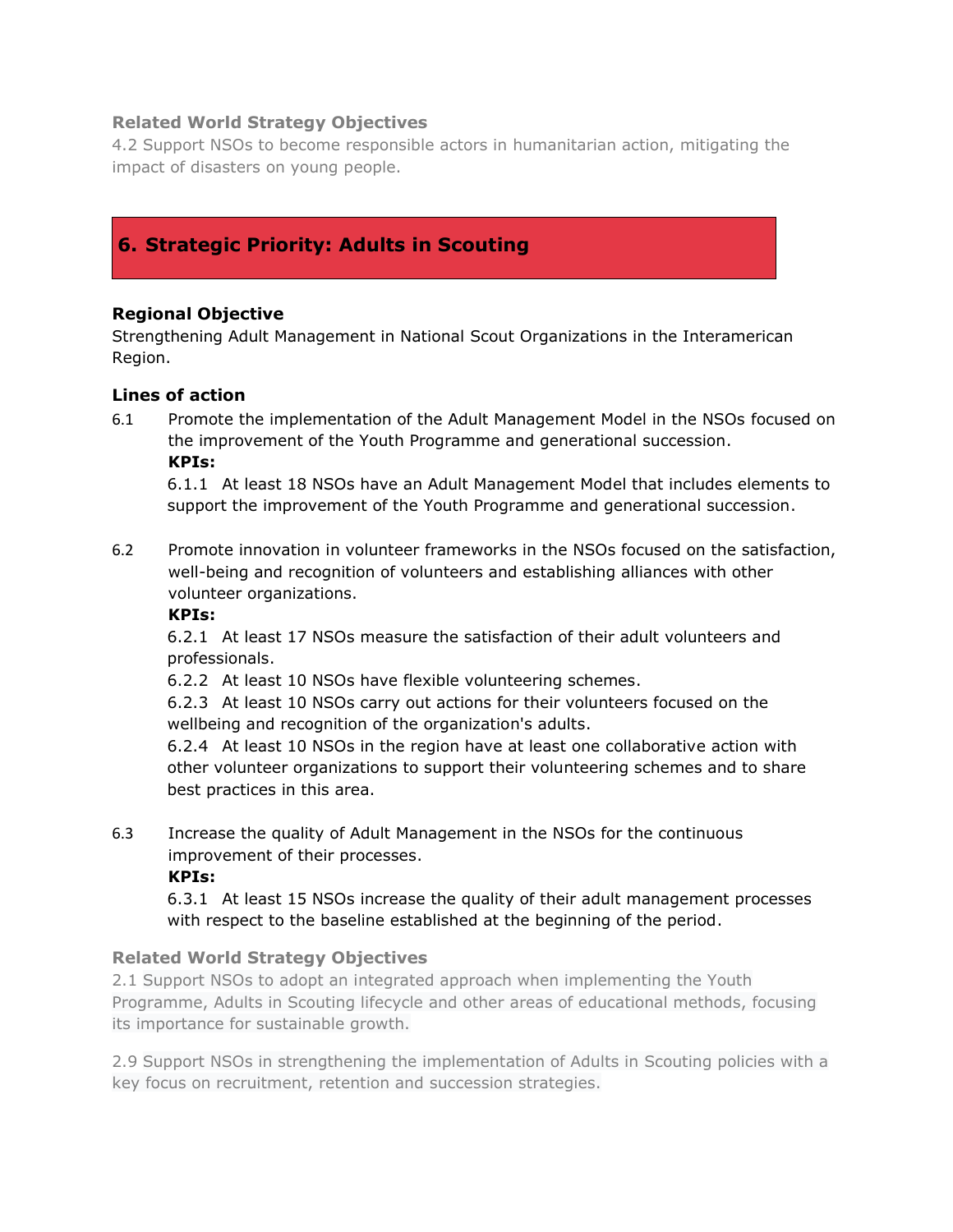2.10 Support NSOs in exploring and implementing innovative and flexible forms of volunteering.

# **7. Strategic Priority: Safe from Harm**

## **Regional Objective**

Increase the level of implementation of the Safe from Harm policy in all areas and levels of the National Scout Organizations of the Interamerican Region with special emphasis on the human rights approach.

### **Lines of action**

7.1 Encourage compliance with Safe from Harm in NSOs.

**KPIs:**

7.1.1 At least 24 NSOs comply with all Safe From Harm requirements established for NSOs.

7.1.2 At least 31 NSOs carry out actions required to comply with the amendment to the World Constitution in its article V.5, paragraph e) and Resolution 2021-04 "Strengthening Safe from Harm in Scouting", both approved at the 42nd World Scout Conference.

7.2 Evaluate the level of implementation of Safe from Harm mechanisms in NSOs. **KPIs:**

7.2.1 At least 24 NSOs increase the result in their self-assessment on the level of implementation of the Safe from Harm Policy.

7.3 Develop strategic alliances to increase the knowledge and implementation of actions for the protection of children and young people participating in Scouting. **KPIs:**

7.3.1 At least 10 NSOs establish collaborative actions with at least one organization to support the protection of children and youth within Scouting.

### **Related World Strategy Objectives**

2.11 Support NSOs to strengthen the implementation of the World Safe from Harm policy through its educational framework and strengthening compliance mechanisms.

2.12 Ensure the safety of participants in all World and Regional Scout events by creating safe environments and putting in place Safe from Harm procedures.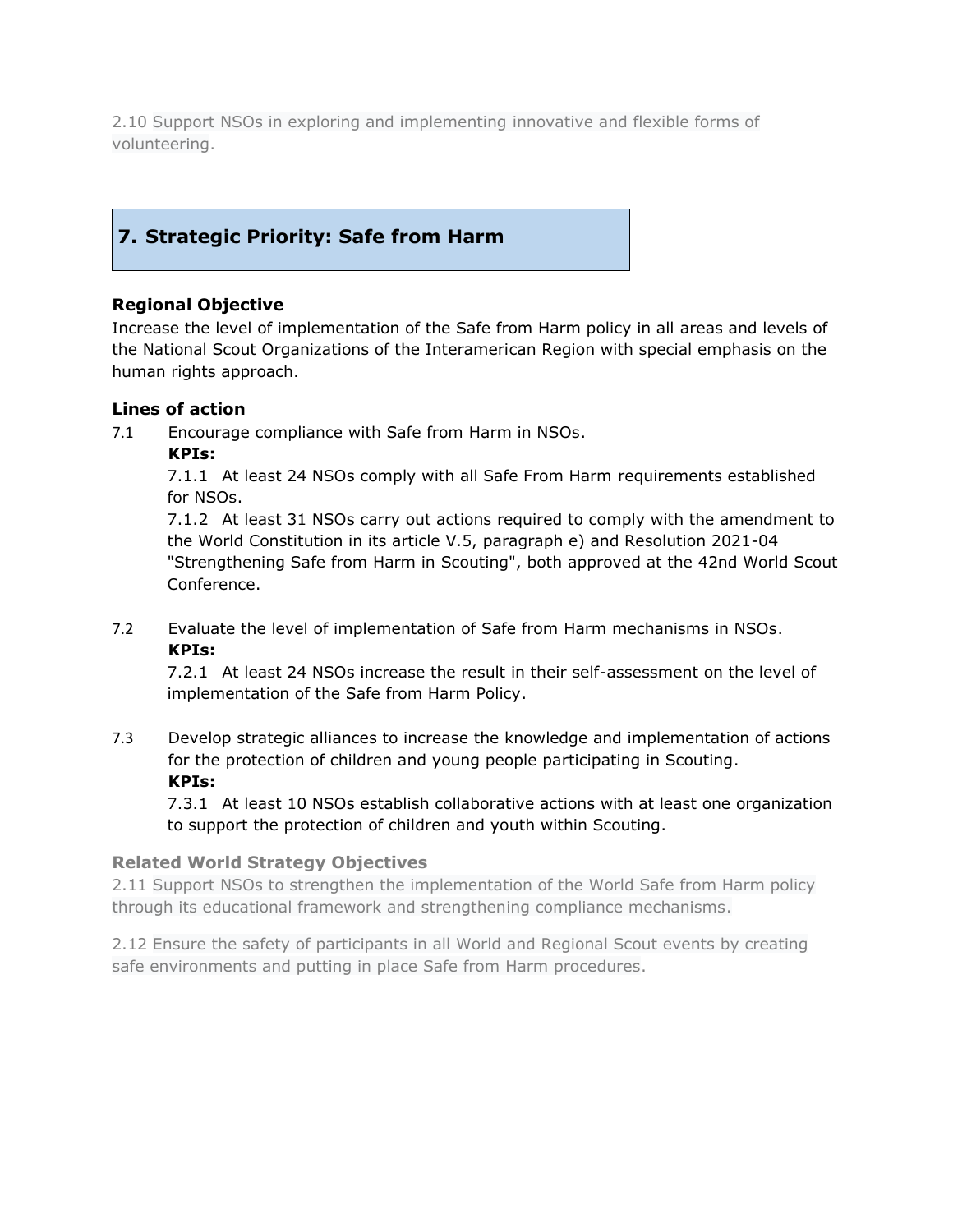## **8. Strategic Priority: Communications**

## **Regional Objective**

To promote the quality of the Communications in the Interamerican Region in order to position Scouting as the leading youth organization in non-formal educationacross the Region.

### **Lines of action**

8.1 Increase the scope of external communications by both NSOs and regional bodies. **KPIs:**

8.1.1 At least 9 NSOs increase the reach of their external communications based on a measurement tool.

8.1.2 The Regional Communications Plan in its External Communications achieves at least 80% compliance.

8.2 Increase the quality of internal communications in the NSOs.

### **KPIs:**

8.2.1 At least 18 NSOs increase the quality of their internal communications between the different levels of the Organization (Global, Regional and National) with respect to the baseline established at the beginning of the period.

8.2.2 At least 15 NSOs have a National Communications Plan aligned with the Global and Regional Strategy.

8.2.3 The Regional Communications Plan for internal communications achieves at least 80% compliance.

8.3 Strengthen the positioning and appropriate use of the World Scout brand at the regional and national levels.

## **KPIs:**

8.3.1 At least 15 NSOs have an agreement for the non-commercial use of the Scout Scout Brand.

8.3.2 At least 4 NSOs increase brand positioning of Scouting.

### **Related World Strategy Objectives**

5.1 Review and refresh WOSM's branding and messaging to position itself as the leading educational youth movement through a refreshed visual brand, messaging and adaptation for digital use.

5.2 Strengthen the capacity of NSOs in external communications by providing stronger support in branding, storytelling, media relations, crisis communications and reputation management.

5.3 Increase the recognition, support, and impact of Scouting by strengthening the advocacy capacity of the Scout Movement, and leverage youth representatives across the Scout Movement to support advocacy.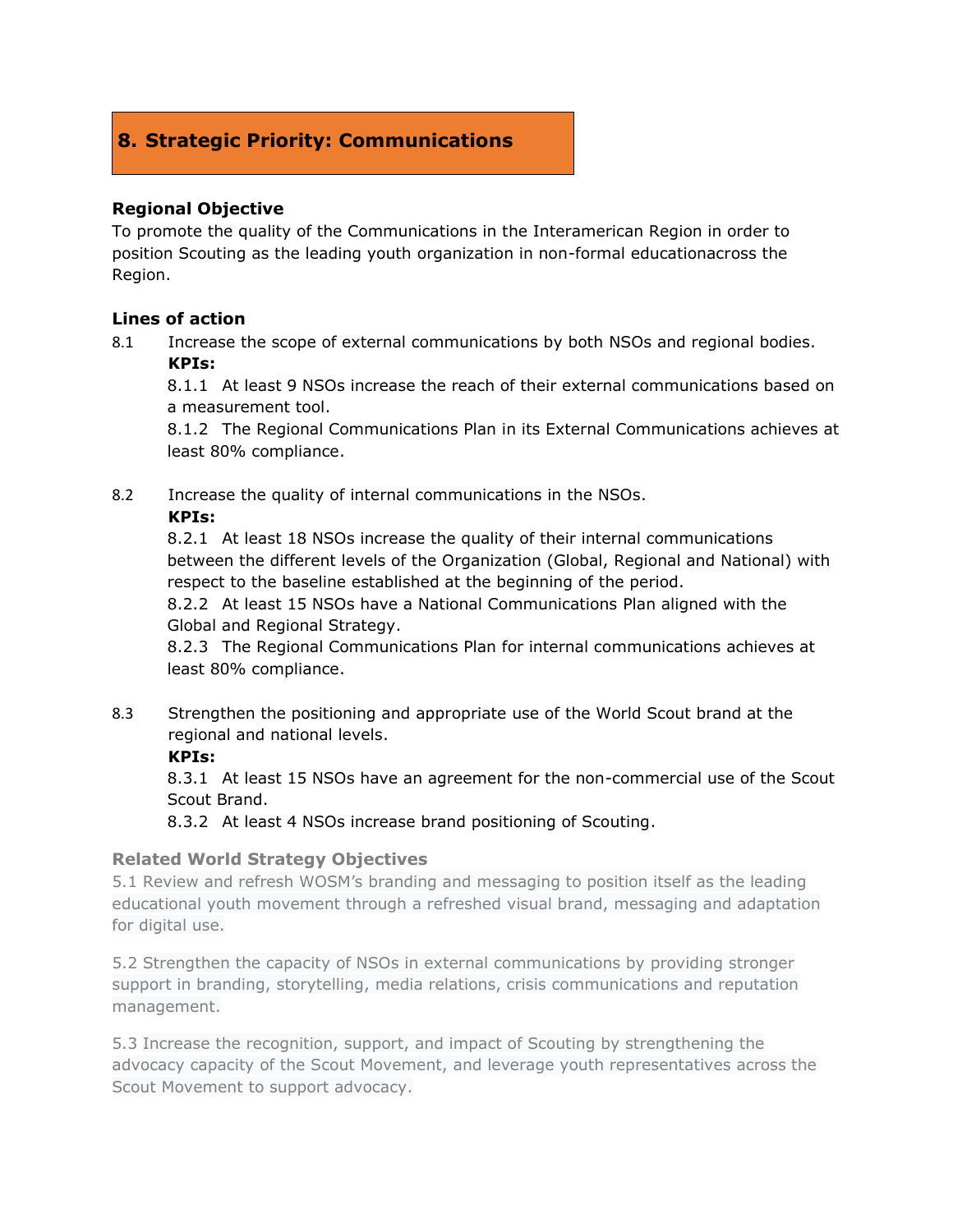5.6 Evolve the internal communications strategy for World Scouting using impact-driven communications that reflect the unity and diversity of the Scout Movement, and which embrace digital transformation in our work.

5.7 Significantly improve the usage and accessibility of existing resources by ensuring they are understandable for NSOs and available in multiple languages.

# **9. Strategic Priority: Partnerships**

## **Regional Objective**

Encourage the creation and maintenance of partnerships in the Interamerican Region to provide support to each of the strategic areas in the National Scout Organizations.

## **Lines of action**

9.1 Disseminate and increase the scope of partnerships at the national and regional levels, with emphasis on those that support the Better World Framework. **KPIs:**

9.1.1 At least 9 NSOs in the Region carry out actions that contribute to the implementation of the regional partnerships strategy.

9.2 Strengthen the NSOs' capacity to manage new partnerships and projects that will enable them to obtain support for strategic areas through resources or cooperative actions.

### **KPIs:**

9.2.1 At least 18 NSOs participate in regional training sessions on Partnerships and Project Management.

### **Related World Strategy Objectives**

5.4 Disseminate and activate WOSM's strategic partnerships for the benefit of the Scout Movement by operationalising new and existing partnerships and supporting NSOs to develop and manage partnerships.

5.5 Review and implement a resource mobilisation strategy to increase and diversify World Scouting's resources with a focus on institutional, philanthropic, and private sector partnerships.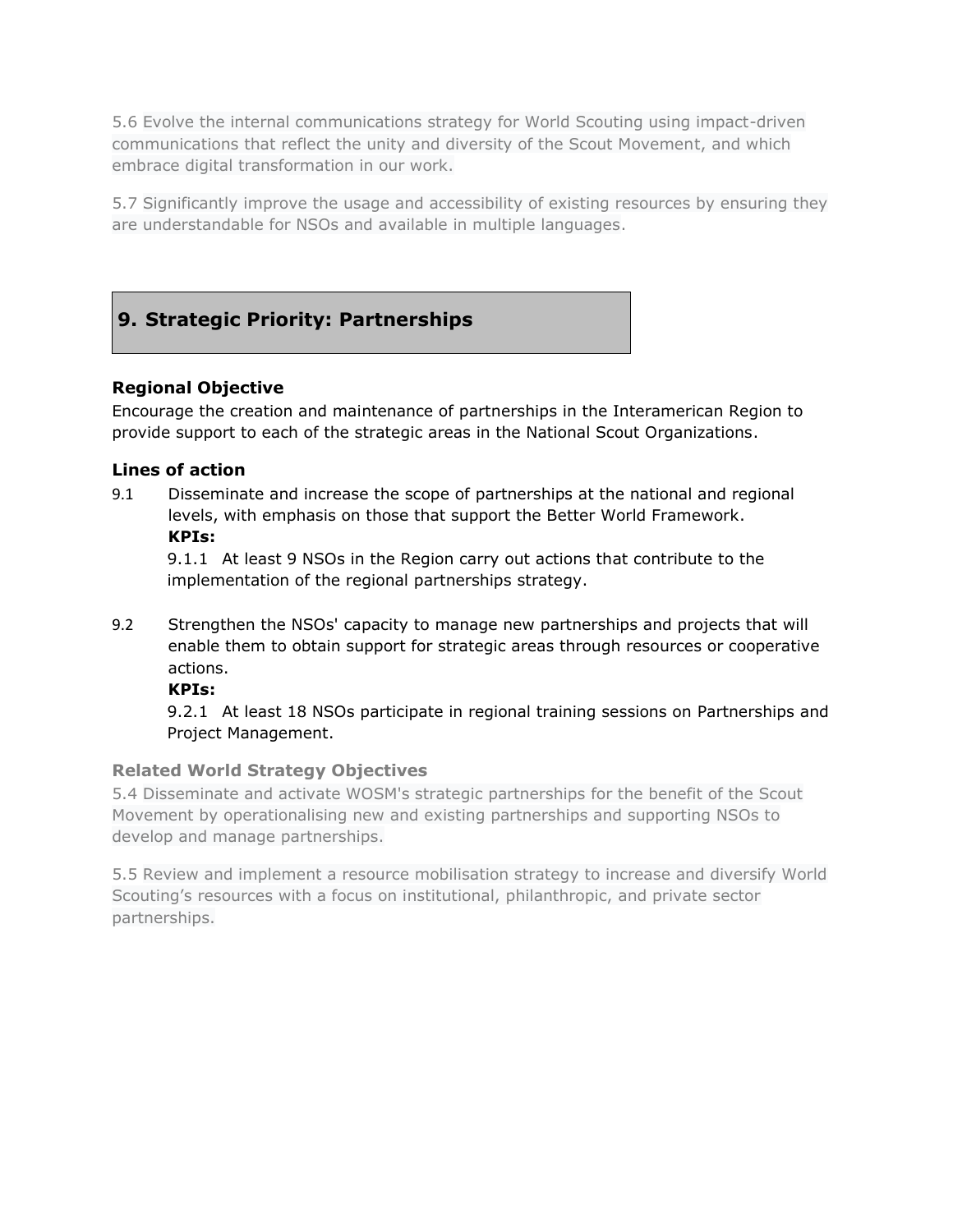## **10. Strategic Priority: Governance**

## **Regional Objective**

To increase the quality of Institutional Development in order to have National Scout Organizations in the Interamerican Region that effectively support Scouting to achieve its continuity.

### **Lines of action**

10.1 Strengthen the regional GSAT strategy, with emphasis on the NSOs' action plans. **KPIs:**

10.1.1 At least 24 NSOs have been assessed with one of the modalities of the GSAT since 2018 onwards.

10.1.2 At least 24 NSOs have an Action Plan based on the results of their last GSAT assessment.

10.2 Implement continuous improvement processes in the NSO's governing bodies and executive team, emphasizing good governance, strategic planning, financial management, risk management and compliance.

#### **KPIs:**

10.2.1 At least 18 NSOs implement induction processes for members of their governing bodies and executive teams.

10.2.2 At least 18 NSOs formulate or adapt their national strategic plans so that 40% of their objectives are aligned with the Region's strategic plan.

10.2.3 At least 18 NSOs formulate improvement plans based on the analysis of their financial models.

10.2.4 At least 12 NSOs execute the steps described in the Risk Management Process Implementation Guide.

10.3 Increase the quality of Institutional Management in the NSOs for the continuous improvement of their processes.

**KPIs:**

10.3.1 At least 26 NSOs increase the quality of their institutional development in relation to the baseline established at the beginning of the period.

### **Related World Strategy Objectives**

6.1. Support NSOs to strengthen their capacities by increasing and improving specific support in all priority areas of WOSM services.

6.2. Support NSOs to develop their organizational capacity and implement action plans through an edited WOSM capacity building cycle.

6.3. Ensure the sustainability of NSOs by supporting them to diversify their sources of income, increase their financial stability and improve the management of financed projects.